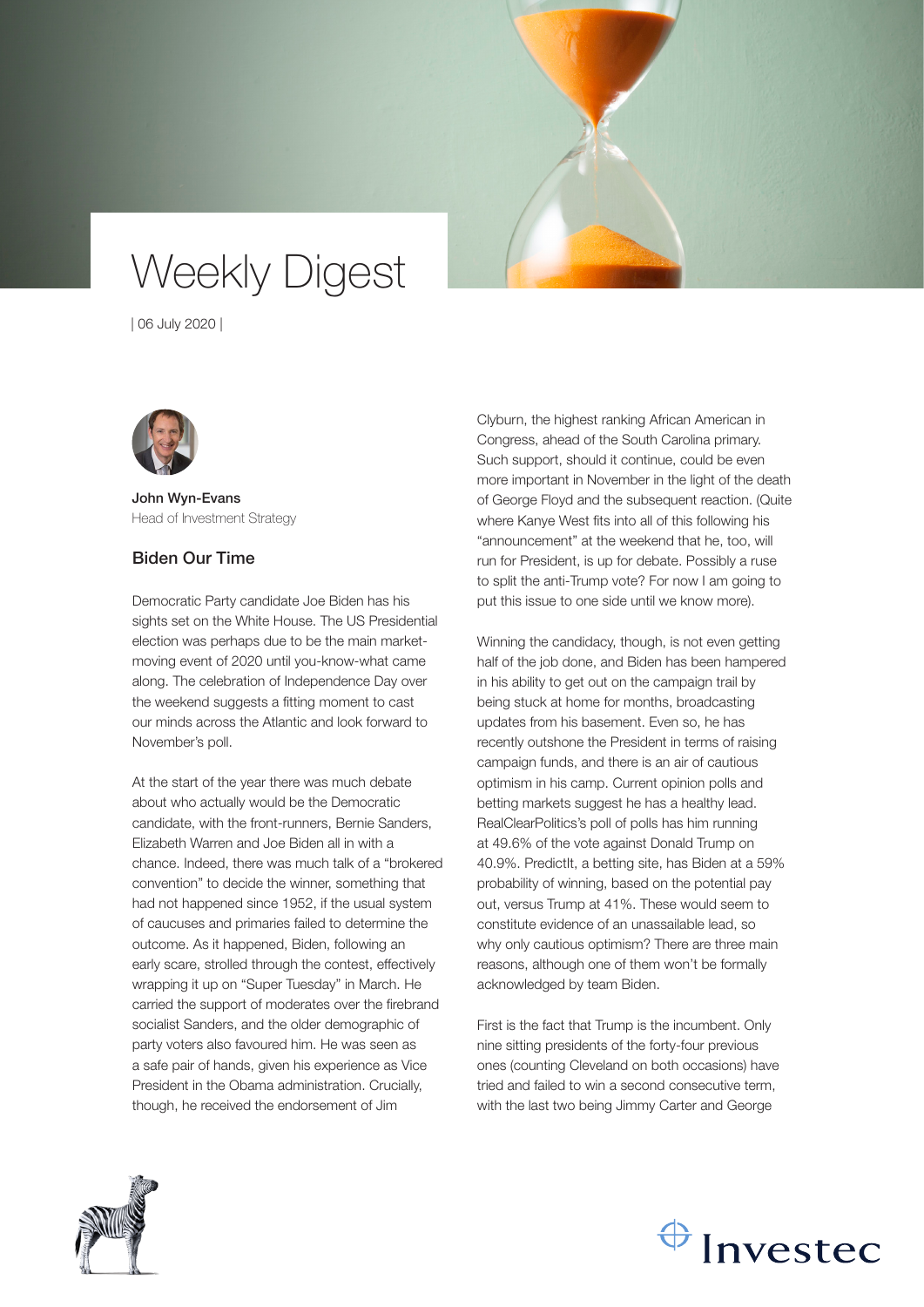Bush senior. They both presided over economic recessions for which they were punished by the electorate.

Trump is in charge during the worst downturn in living memory, which would seem to seal his fate, but he can, and does (with some justification,) blame forces beyond his initial control, even if his administration's handling of Covid-19 has been, shall we say, inept.

He will find anyone to blame but himself, and he will also pull out all the stops to have the economy motoring again by the autumn. Thus, the push for another multi-trillion dollar stimulus package. He can also direct policy to stir up patriotic fervour. Is it a coincidence that two aircraft carriers have just been deployed in the South China Sea? How about more trade wars? And then announce some" beautiful" beneficial winning deals just ahead of polling day.

Second is the arcane business of the electoral college. Remember that Hillary Clinton (2016) and Al Gore (2000) both won the popular vote but failed to win the presidency. Each state has a set number of electoral college seats, sometimes disproportionate to the state's population, and the winner needs to gain a majority of those seats. Just to spice things up, some states award their seats proportionally to the vote, and some work on a "winner takes all" basis. Many states, including some very big ones, are perennially blue (Democrat) or red (Republican) states, not unlike certain constituencies in the UK. Notably, California and New York, the largest and third largest states by seats, are blue and rarely contested, whereas Texas, the second largest, tends to be red. Looked at on a map, the Democrats do better on the coasts, while the Republicans gain in the "flyover" states. The outcome is usually decided in a small number of "swing" states. Polling organisation FiveThirtyEight (the total number of electoral college votes) lists as many as twelve, although we are probably concentrating on around half that number this time. A graphic in today's Financial Times using RealClearPolitics data, shows Michigan, Pennsylvania, Wisconsin, Florida, Arizona and North Carolina all swinging decisively towards Biden. Florida, crucially lost by Al Gore in controversial

circumstances, is an important one, tying equal third in the seat count with New York. Perhaps more intriguingly, Texas, last won for the Democrats by Jimmy Carter in 1976, is also close to turning blue. That would be a huge shock.

There are also a lot of black arts allegedly being deployed in the background. "Voter suppression" is a phrase you will hear more of in the coming months. There are allegations that registration is being made more difficult for the sort of person who would be more inclined to vote Democrat, and that the right to postal voting is also being withheld from them. Polling stations in certain districts are said to be being deliberately being organised to put people off voting in person – think standing around for hours in a long queue on a freezing November day with the added risk of catching Covid. Some are suggesting that should Trump lose he will refuse to step down gracefully, instead contesting the result through recounts and possibly even in the courts. This is probably just deliberately inflammatory talk, but it illustrates just how nasty the fight could be. The final risk for Biden, then, is himself. Republicans hiding behind the veils of social media privacy are already characterising him as a doddering, partially demented bumbler, and so even the slightest faux pas will be seized upon and magnified for all it is worth. He does have a history of saying some odd things, but you would probably expect a few during a political career stretching back half a century. He is also not the greatest debater, and we know that Trump can steamroller weak opposition. Biden does not seem, either, to command the fervour of his supporters. Many will be voting not for him, but against Trump. We know, however, that Trump's core base is as solid as a rock, although he has apparently been losing support at the edges amongst evangelical Christians and older white males.

Of course, the key point for investors come November will be policy. It is often shown that, on average, over the long run, investors should prefer Republicans, the "business-friendly" party, to Democrats, although recent evidence is mixed. Clinton and Obama delivered fantastic returns, whereas Bushes one and two did not. Trump has done better. Much has to do with the starting



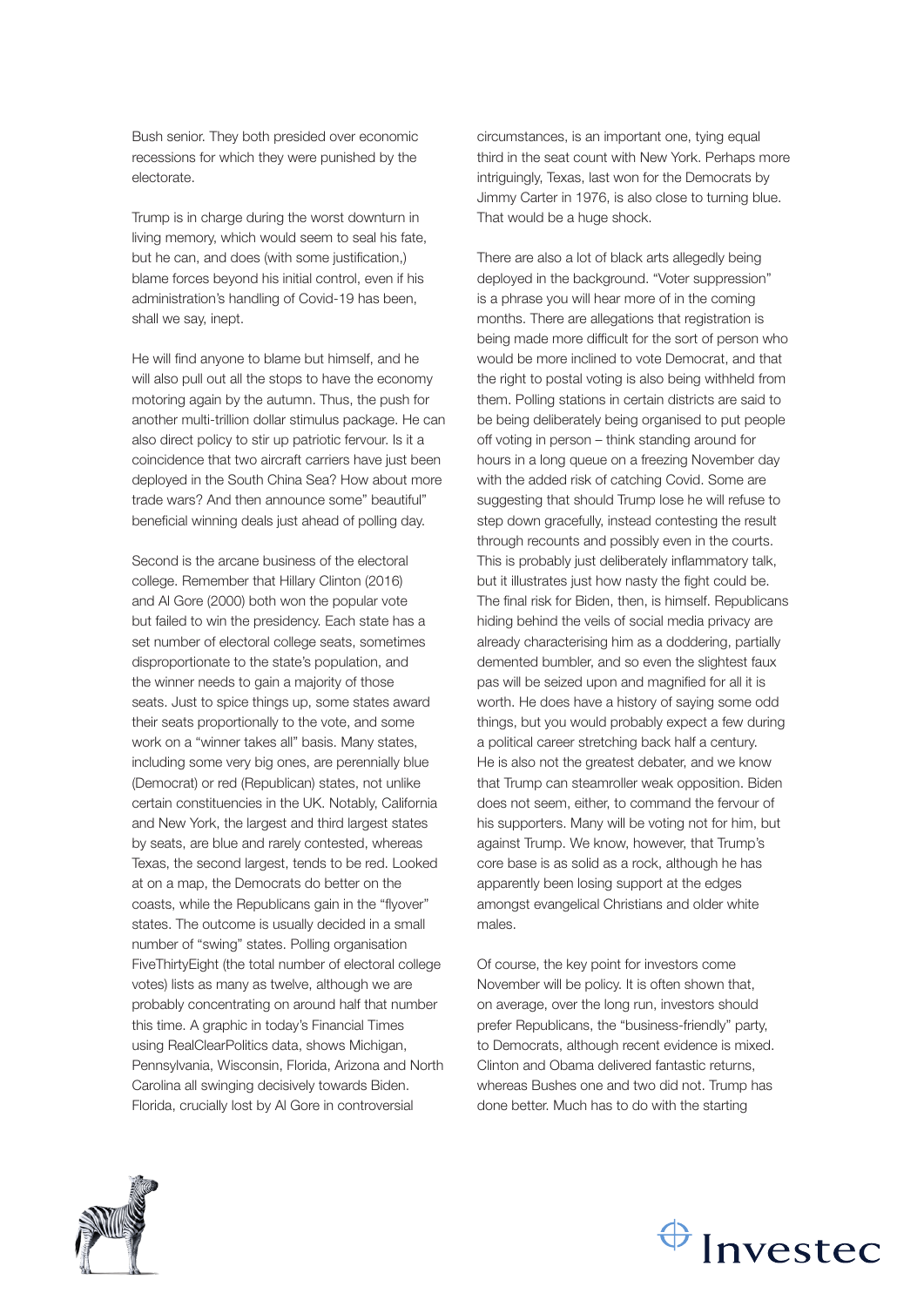point, and whoever wins this time will (probably) be inheriting the S&P 500 index close to all-time highs on a pretty full valuation. Government debt will be at levels relative to GDP not seen since World War 2, and government bond yields and interest rates are potentially as low as they can realistically go.

In terms of policy, Trump hasn't yet offered much as an encore. It's hard to see how his flagship corporate tax cuts can be repeated, and there won't be much free cash to throw around. Foreign policy is already pretty contentious, and further escalation of, say, tensions with China or trade wars on several fronts, risks hurting the economy. One suggestion has been that he will concentrate his legacy on packing the Supreme Court with right wing judges who will then have control of the judicial system for years ahead. We await further details.

Biden will offer something different, but, even then, not as radical as would have been the case with, say, Bernie Sanders. His most visible policy is the partial reversal of Trump's tax cuts for companies. This is expected to knock around 10-12% off S&P 500 earnings in the first year. Not helpful, but not a disaster.

There are some thoughts that the departure of Trump would lower the risk premium on US equities, partially offsetting the lower earnings. This is because foreign policy would be less contentious. Biden would rebuild relations with traditional allies, notably Europe. However, the build-up to the election will see both candidates being tough on China. A recent Pew Research poll showed that around two-thirds of those polled have an unfavourable view of China. That is the audience that the candidates have to play to.

Another key Biden policy will embrace Healthcare and expand medical cover for the twenty million Americans who remain uninsured. This will probably not be the more aggressive "Medicare For All" with the elimination of private medical insurance, more "Medicare For All Who Want It". Thus, although there is some risk for elements of the Healthcare industry, it is nothing like as great as it might have been under Sanders or Warren. Big Technology is another sector up for intervention, although it is

notable that all the big names are rooting for Biden (and that's without getting into the contentious issue of controlling access to social media platforms). Whether we see stricter regulation or even the enforced break-up of more dominant companies remains to be seen, but these are potential threats.

One area that will gain from a Democratic regime is the green economy. Although Biden is not at the most verdant end of the spectrum, the party can see a trend and knows to play it. There will be more regulation of fossil-fuel based industries and curbs on output. Some sort of "Green New Deal" wrapped in infrastructure spending, will provide more fiscal support to the economy. Some of this will entail more debt, but some will come from higher taxes on the wealthy. The Financial sector looks less at risk than it might have been from Elizabeth Warren, but watch out, perhaps, if she bags the job of Treasury Secretary.

The passage of intended policies will also depend on who wins the Senate. If the Democrats win that too, then they can pretty much do what they like as they already control the House of Representatives. The Senate race is a closer call owing to the seats that are up for grabs this time. There is potential for a 50/50 seat split, with the Vice President holding the deciding vote. If the Republicans hold on, there will be at least another two years of logjam. The other issue here is that if the Democrats do achieve the "blue wave", will Biden feel less inclined to moderation? If he doesn't have to negotiate with the red side of Congress, then he can shift policy further to the left. He can't really give too much of this away in the campaign though, because he might well be relying on the moderate swing voter for the victory.

So there's plenty of intrigue, uncertainty and bluster ahead, and enough uncertainty to suggest that investors might do well to bide their time over the summer and look for new asset allocation opportunities outside the US. However, there is nothing to suggest that, on politics alone, there is a debacle ahead. Of course, the next chapter of the Covid story could yet be highly influential on all fronts.